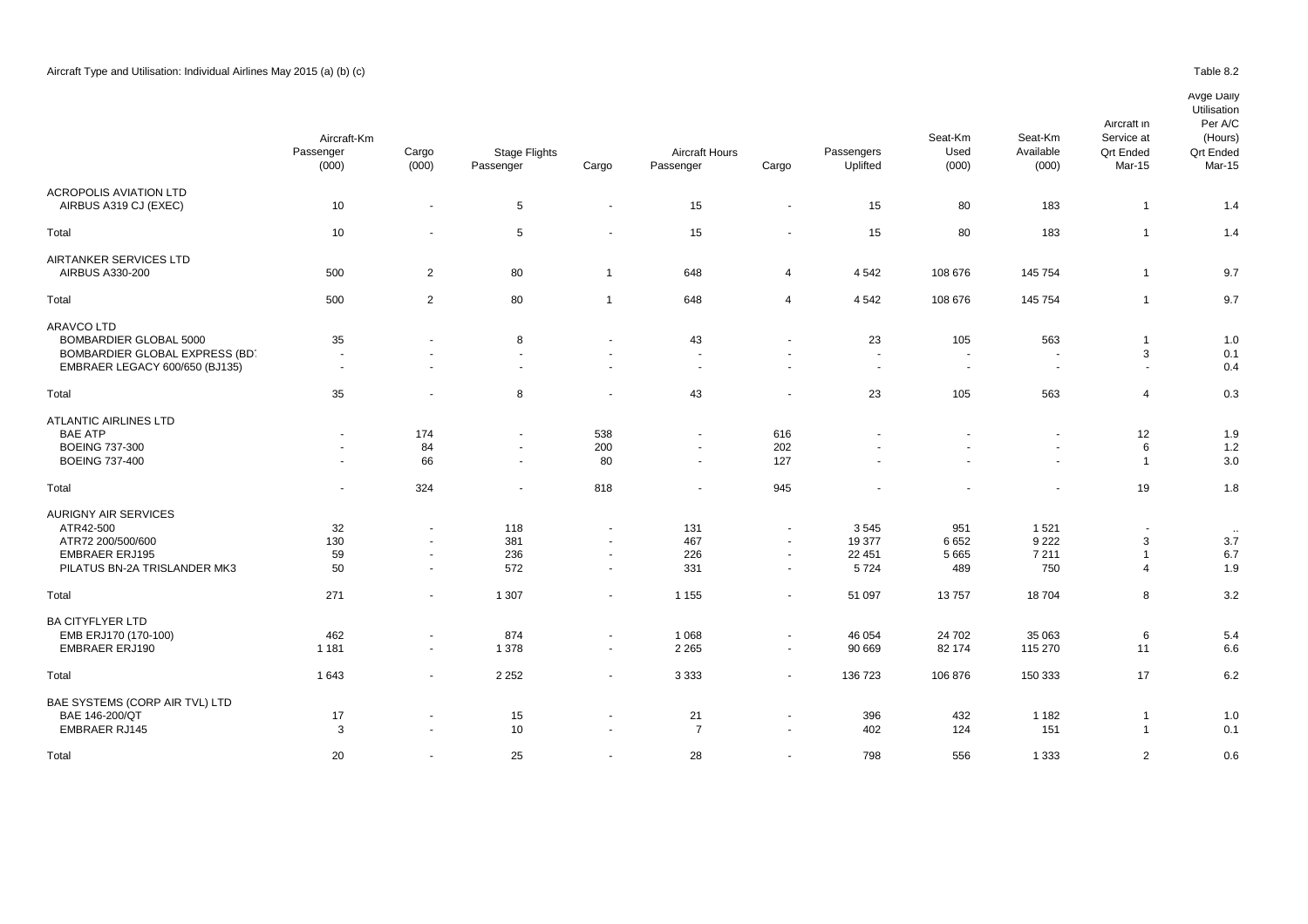# Table 8.2 (Continued)

|                             | Aircraft-Km |                          |                      |                          |                       |                          |            | Seat-Km    | Seat-Km    | Aircraft in<br>Service at | Avge Daily<br>Utilisation<br>Per A/C<br>(Hours) |
|-----------------------------|-------------|--------------------------|----------------------|--------------------------|-----------------------|--------------------------|------------|------------|------------|---------------------------|-------------------------------------------------|
|                             | Passenger   | Cargo                    | <b>Stage Flights</b> |                          | <b>Aircraft Hours</b> |                          | Passengers | Used       | Available  | <b>Qrt Ended</b>          | <b>Qrt Ended</b>                                |
|                             | (000)       | (000)                    | Passenger            | Cargo                    | Passenger             | Cargo                    | Uplifted   | (000)      | (000)      | Mar 2015                  | Mar 2015                                        |
| <b>BLUE ISLANDS LIMITED</b> |             |                          |                      |                          |                       |                          |            |            |            |                           |                                                 |
| ATR42-300                   | 45          | $\overline{\phantom{a}}$ | 445                  | $\sim$                   | 225                   | $\sim$                   | 13 290     | 1 3 3 3    | 2 0 5 3    | 3                         | 3.3                                             |
| ATR42-500                   | 39          | $\blacksquare$           | 135                  | $\overline{a}$           | 140                   | $\blacksquare$           | 3924       | 1 1 3 5    | 1873       | 1                         | 4.4                                             |
| ATR72 200/500/600           | 39          | $\blacksquare$           | 208                  | $\sim$                   | 149                   | $\blacksquare$           | 7792       | 1465       | 2 5 6 9    | $\overline{1}$            | 4.2                                             |
| BAE JETSTREAM 31/32         | $\sim$      | $\blacksquare$           | ÷.                   | $\sim$                   | $\sim$                | $\overline{\phantom{a}}$ |            | ٠.         | $\sim$     | $\overline{1}$            |                                                 |
| Total                       | 123         | $\blacksquare$           | 788                  | $\sim$                   | 514                   | $\blacksquare$           | 25 006     | 3933       | 6495       | 6                         | 3.7                                             |
| <b>BMI REGIONAL</b>         |             |                          |                      |                          |                       |                          |            |            |            |                           |                                                 |
| <b>EMBRAER RJ135</b>        | 201         | $\blacksquare$           | 373                  | $\overline{\phantom{a}}$ | 430                   | $\blacksquare$           | 6565       | 3663       | 7424       | 4                         | 4.7                                             |
| <b>EMBRAER RJ145</b>        | 1 0 3 8     | $\overline{\phantom{a}}$ | 1613                 | $\sim$                   | 2 0 9 7               | $\sim$                   | 30 614     | 26 367     | 50 910     | 14                        | 4.5                                             |
| Total                       | 1 2 3 9     | $\blacksquare$           | 1986                 | $\sim$                   | 2 5 2 7               | $\sim$                   | 37 179     | 30 030     | 58 334     | 18                        | 4.5                                             |
| <b>BRITISH AIRWAYS PLC</b>  |             |                          |                      |                          |                       |                          |            |            |            |                           |                                                 |
| AIRBUS A318                 | 481         | $\blacksquare$           | 129                  |                          | 676                   | $\blacksquare$           | 1756       | 9816       | 15 3 94    | $\overline{2}$            | 10.4                                            |
| AIRBUS A319                 | 5995        | $\blacksquare$           | 7438                 | $\sim$                   | 12777                 | $\blacksquare$           | 757 152    | 618 228    | 802 861    | 44                        | 7.3                                             |
| AIRBUS A320-100/200         | 9555        | $\overline{\phantom{a}}$ | 8 4 6 4              | $\sim$                   | 18 001                | $\sim$                   | 1 034 074  | 1 179 280  | 1 507 934  | 61                        | 8.2                                             |
| AIRBUS A321                 | 2829        | $\blacksquare$           | 2 0 9 0              | $\sim$                   | 5 0 6 6               | $\blacksquare$           | 295 651    | 376 440    | 494 137    | 18                        | 8.4                                             |
| AIRBUS A380-800             | 3 3 0 8     | $\blacksquare$           | 383                  |                          | 4 0 8 7               | $\blacksquare$           | 148 069    | 1 273 407  | 1 551 246  | 9                         | 12.8                                            |
| <b>BOEING 737-400</b>       | 769         | $\blacksquare$           | 576                  | $\sim$                   | 1 3 6 0               | $\sim$                   | 67710      | 91 0 22    | 108 787    | 5                         | 6.5                                             |
| <b>BOEING 747-400</b>       | 12821       | $\blacksquare$           | 1915                 |                          | 16 163                | $\blacksquare$           | 482 848    | 3 287 532  | 4 031 592  | 43                        | 11.8                                            |
| <b>BOEING 767-300ER/F</b>   | 2675        | $\blacksquare$           | 1 0 0 9              | $\sim$                   | 4 0 1 2               | $\sim$                   | 165 058    | 432 726    | 558 858    | 14                        | 9.1                                             |
| <b>BOEING 777-200</b>       | 868         | $\blacksquare$           | 245                  | $\sim$                   | 1 2 1 5               | $\sim$                   | 27 942     | 135 301    | 187 560    | 3                         | 13.4                                            |
| <b>BOEING 777-200ER</b>     | 14 548      | $\blacksquare$           | 2 2 8 4              | $\sim$                   | 18 5 86               | $\blacksquare$           | 412 186    | 2832170    | 3 537 148  | 43                        | 14.2                                            |
| <b>BOEING 777-300ER</b>     | 4 8 9 4     | $\blacksquare$           | 600                  | $\blacksquare$           | 6 1 0 8               | $\sim$                   | 138 104    | 1 194 916  | 1 453 379  | 12                        | 16.5                                            |
| BOEING 787-800 DREAMLINER   | 3 2 0 1     | $\blacksquare$           | 439                  | $\sim$                   | 4 0 5 9               | $\blacksquare$           | 77 374     | 561 205    | 685 156    | 8                         | 13.5                                            |
| Total                       | 61 944      | $\blacksquare$           | 25 572               | $\sim$                   | 92 108                | $\blacksquare$           | 3 607 924  | 11 992 043 | 14 934 052 | 262                       | 10.4                                            |
| <b>CELLO AVIATION LTD</b>   |             |                          |                      |                          |                       |                          |            |            |            |                           |                                                 |
| <b>AVROLINER RJ85/QT</b>    | 17          | $\blacksquare$           | 21                   |                          | 35                    | $\sim$                   | 126        | 929        | 1 3 7 4    | $\overline{1}$            | 0.8                                             |
| BAE 146-200/QT              | 12          | $\overline{a}$           | 20                   | $\sim$                   | 31                    | $\blacksquare$           | 552        | 318        | 530        | $\overline{1}$            | 0.7                                             |
| <b>BOEING 737-400</b>       | 10          | $\sim$                   | $\overline{4}$       | $\sim$                   | 14                    | $\sim$                   |            | 1591       | 1682       | $\overline{1}$            | $\blacksquare$                                  |
| Total                       | 39          | $\ddot{\phantom{1}}$     | 45                   | $\overline{a}$           | 79                    | $\overline{\phantom{a}}$ | 678        | 2838       | 3586       | 3                         | 0.8                                             |
| DHL AIR LTD                 |             |                          |                      |                          |                       |                          |            |            |            |                           |                                                 |
| <b>BOEING 757-200</b>       |             | 1076                     | $\ddot{\phantom{1}}$ | 1 2 1 7                  |                       | 2015                     |            |            |            | 21                        | 3.2                                             |
| <b>BOEING 767-300ER/F</b>   | $\sim$      | 1 0 6 4                  | $\overline{a}$       | 282                      | $\sim$                | 1 4 3 9                  |            |            |            | $\overline{4}$            | 10.6                                            |

Total - 2 140 - 1 499 - 3 453 - - - 25 4.3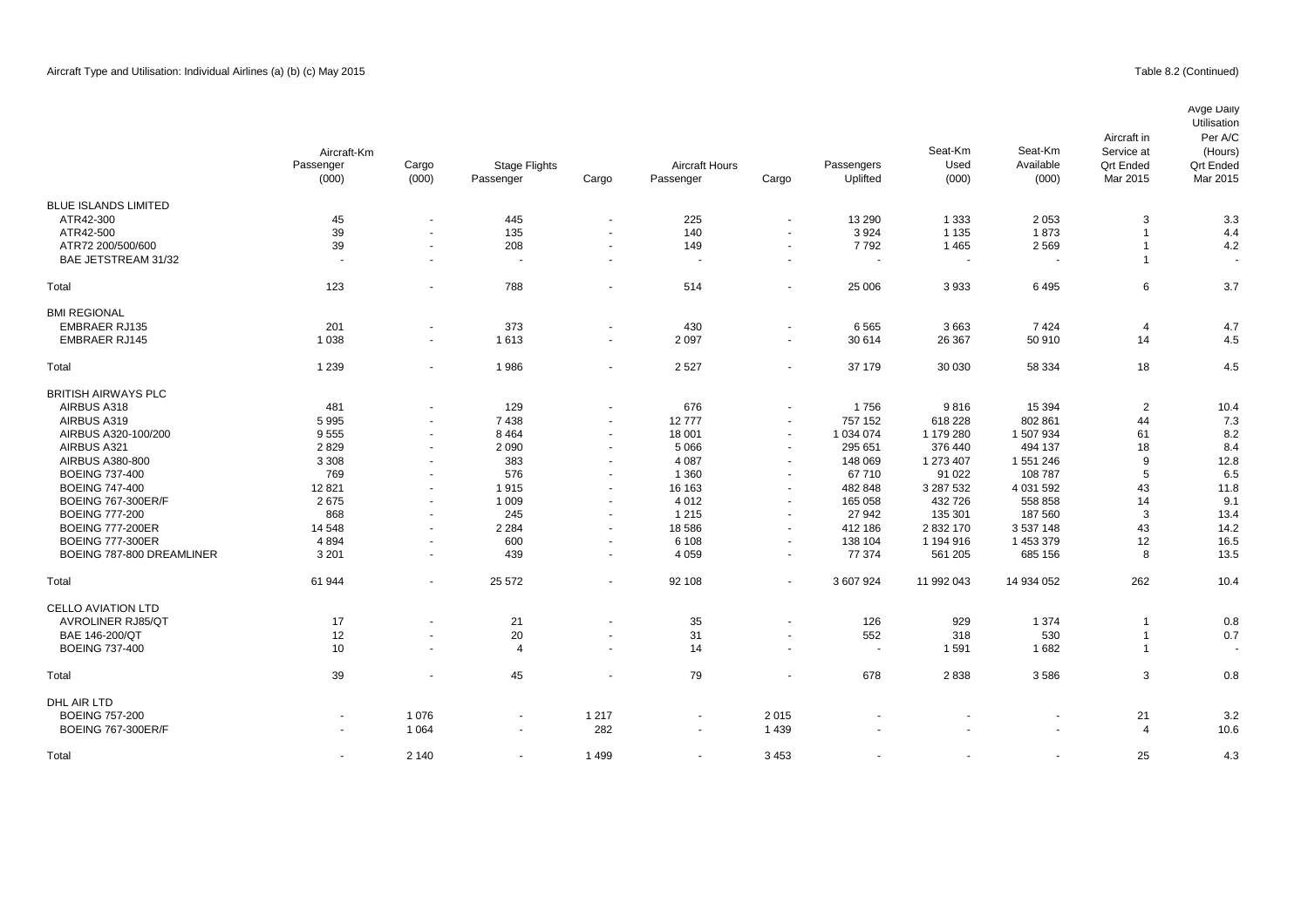|                                    | Aircraft-Km<br>Passenger<br>(000) | Cargo<br>(000)           | Stage Flights<br>Passenger | Cargo          | <b>Aircraft Hours</b><br>Passenger | Cargo                    | Passengers<br>Uplifted   | Seat-Km<br>Used<br>(000) | Seat-Km<br>Available<br>(000) | Aircraft in<br>Service at<br><b>Qrt Ended</b><br>Mar 2015 | Avge Daily<br>Utilisation<br>Per A/C<br>(Hours)<br><b>Qrt Ended</b><br>Mar 2015 |
|------------------------------------|-----------------------------------|--------------------------|----------------------------|----------------|------------------------------------|--------------------------|--------------------------|--------------------------|-------------------------------|-----------------------------------------------------------|---------------------------------------------------------------------------------|
| <b>EASTERN AIRWAYS</b>             |                                   |                          |                            |                |                                    |                          |                          |                          |                               |                                                           |                                                                                 |
| <b>BAE JETSTREAM 41</b>            | 404                               | ä,                       | 1 1 0 6                    |                | 1 2 0 2                            | $\overline{\phantom{a}}$ | 16832                    | 6 1 7 8                  | 11717                         | 17                                                        | 2.5                                                                             |
| <b>EMBRAER RJ135</b>               | 12                                | $\blacksquare$           | 27                         | $\sim$         | 27                                 | $\blacksquare$           | 557                      | 261                      | 456                           | $\overline{2}$                                            | 1.4                                                                             |
| <b>EMBRAER RJ145</b>               | 42                                | $\frac{1}{2}$            | 73                         | $\sim$         | 82                                 | $\blacksquare$           | 2010                     | 1 200                    | 2 0 6 1                       | 2                                                         | 1.8                                                                             |
|                                    |                                   | $\sim$                   |                            | $\sim$         |                                    | $\overline{\phantom{a}}$ |                          |                          |                               |                                                           |                                                                                 |
| <b>SAAB 2000</b>                   | 438                               |                          | 1 1 0 2                    |                | 970                                |                          | 30 581                   | 12 127                   | 21899                         | 9                                                         | 3.4                                                                             |
| Total                              | 896                               | $\blacksquare$           | 2 3 0 8                    | $\sim$         | 2 2 8 0                            | $\blacksquare$           | 49 980                   | 19766                    | 36 133                        | 30                                                        | 2.6                                                                             |
| EASYJET AIRLINE COMPANY LTD        |                                   |                          |                            |                |                                    |                          |                          |                          |                               |                                                           |                                                                                 |
| AIRBUS A319                        | 25 643                            | $\blacksquare$           | 25 2 29                    | $\sim$         | 46748                              | $\blacksquare$           | 3 465 961                | 3 5 68 3 22              | 4 000 205                     | 146                                                       | 8.0                                                                             |
| AIRBUS A320-100/200                | 17479                             | $\blacksquare$           | 12 4 08                    | $\sim$         | 28 945                             | $\blacksquare$           | 1 984 001                | 2820690                  | 3 146 169                     | 69                                                        | 9.0                                                                             |
|                                    |                                   |                          |                            |                |                                    |                          |                          |                          |                               |                                                           |                                                                                 |
| Total                              | 43 122                            | ÷                        | 37 637                     |                | 75 693                             | ÷,                       | 5 449 962                | 6 389 012                | 7 146 374                     | 215                                                       | 8.3                                                                             |
| <b>EXECUTIVE JET CHARTER LTD</b>   |                                   |                          |                            |                |                                    |                          |                          |                          |                               |                                                           |                                                                                 |
| CESSNA 525 / 525 A CITATIONJET CJ4 |                                   |                          | $\overline{\phantom{a}}$   |                | $\overline{\phantom{a}}$           | $\blacksquare$           | $\overline{\phantom{a}}$ | $\overline{\phantom{a}}$ |                               | $\overline{1}$                                            |                                                                                 |
| DASSAULT FALCON 7X                 | $\overline{7}$                    | $\blacksquare$           | 6                          |                | 10                                 | $\blacksquare$           | 14                       | 17                       | 104                           | $\overline{1}$                                            | 0.2                                                                             |
| DASSAULT MYSTERE-FALCON 2000       | 4                                 | $\ddot{\phantom{1}}$     | 3                          | $\sim$         | 6                                  | ÷.                       | 4                        | 5                        | 29                            | $\overline{1}$                                            | 0.1                                                                             |
| Total                              | 11                                | $\blacksquare$           | 9                          | $\sim$         | 16                                 | $\blacksquare$           | 18                       | 22                       | 133                           | 3                                                         | 0.1                                                                             |
|                                    |                                   |                          |                            |                |                                    |                          |                          |                          |                               |                                                           |                                                                                 |
| <b>FLYBE LTD</b>                   |                                   |                          |                            |                |                                    |                          |                          |                          |                               |                                                           |                                                                                 |
| DE HAVILLAND DASH 8 Q400           | 3646                              | $\sim$                   | 9 2 7 1                    | $\sim$         | 10 533                             | $\blacksquare$           | 486 324                  | 200 580                  | 284 299                       | 43                                                        | 7.5                                                                             |
| EMB ERJ175 (170-200)               | 1 0 9 8                           | $\blacksquare$           | 1820                       | $\sim$         | 2 4 6 2                            | $\blacksquare$           | 111 237                  | 68 993                   | 96 611                        | 11                                                        | 8.1                                                                             |
| <b>EMBRAER ERJ195</b>              | 591                               | $\sim$                   | 603                        | $\sim$         | 1 1 3 3                            | $\blacksquare$           | 53 326                   | 52 767                   | 69753                         | 10                                                        | 2.6                                                                             |
| Total                              | 5 3 3 5                           | $\overline{\phantom{a}}$ | 11 694                     | $\blacksquare$ | 14 128                             | $\blacksquare$           | 650 887                  | 322 340                  | 450 663                       | 64                                                        | 6.9                                                                             |
| <b>GAMA AVIATION (UK) LTD</b>      |                                   |                          |                            |                |                                    |                          |                          |                          |                               |                                                           |                                                                                 |
| BAE 125 (HS 125)                   |                                   |                          | $\overline{\phantom{a}}$   |                | $\blacksquare$                     |                          |                          | $\overline{a}$           | $\blacksquare$                | -1                                                        | $\overline{\phantom{a}}$                                                        |
| BAE125-1000                        |                                   |                          |                            |                | $\blacksquare$                     |                          |                          |                          |                               | $\overline{1}$                                            | $\sim$                                                                          |
| BEECHCRAFT 300 / 350 SUPER KING    |                                   |                          |                            |                |                                    |                          |                          |                          |                               | $\overline{1}$                                            |                                                                                 |
| BEECHCRAFT B200 SUPERKING AIR      |                                   |                          | $\overline{\phantom{a}}$   |                | $\blacksquare$                     |                          | $\sim$                   | $\overline{\phantom{a}}$ | $\blacksquare$                | 5                                                         |                                                                                 |
| CANADAIR CL-600-604 CHALLENGER     | 6                                 |                          | 6                          |                | 10                                 |                          | 10                       | 11                       | 70                            | $\overline{1}$                                            | 0.4                                                                             |
| GULF AMERICAN GULFSTREAM 500-5     |                                   |                          | $\overline{4}$             |                | 13                                 | $\blacksquare$           |                          |                          |                               | $\overline{1}$                                            | 0.9                                                                             |
| LEARJET 40/45                      | 10                                |                          | ÷.                         |                | ÷.                                 |                          | 16                       | 30                       | 146                           | 3                                                         |                                                                                 |
|                                    |                                   | $\ddot{\phantom{1}}$     |                            |                |                                    | $\blacksquare$           | $\overline{a}$           | $\overline{\phantom{a}}$ | $\overline{\phantom{a}}$      |                                                           |                                                                                 |
| Total                              | 16                                | ä,                       | 10                         | $\sim$         | 22                                 | $\blacksquare$           | 26                       | 41                       | 216                           | 13                                                        | 0.1                                                                             |
| HANGAR 8 AOC LTD                   |                                   |                          |                            |                |                                    |                          |                          |                          |                               |                                                           |                                                                                 |
| BOMBARDIER GLOBAL EXPRESS (BD)     |                                   |                          | $\overline{\phantom{a}}$   |                |                                    |                          | $\overline{\phantom{a}}$ | $\overline{\phantom{a}}$ | ٠                             | $\overline{2}$                                            | 0.3                                                                             |
| CANADAIR CL-600-604 CHALLENGER     | 22                                |                          | 9                          |                | 34                                 |                          | 36                       | 86                       | 227                           | $\overline{7}$                                            | 0.1                                                                             |
| <b>CESSNA CITATION 560 XL</b>      |                                   |                          |                            |                |                                    |                          |                          | $\overline{a}$           |                               | $\overline{1}$                                            |                                                                                 |
| DASSAULT MYSTERE-FALCON 2000       |                                   |                          |                            |                |                                    |                          |                          | $\overline{\phantom{a}}$ | $\overline{\phantom{a}}$      | -1                                                        |                                                                                 |
| EMBRAER LEGACY 600/650 (BJ135)     | 15                                |                          | 16                         |                | 26                                 |                          | 142                      | 104                      | 201                           | $\overline{2}$                                            | 0.5                                                                             |
| HAWKER 750 /800/900 XP             |                                   |                          |                            |                |                                    |                          |                          |                          |                               | 4                                                         |                                                                                 |
|                                    |                                   |                          |                            |                |                                    |                          |                          |                          |                               |                                                           |                                                                                 |
| LEARJET 40/45                      |                                   |                          | $\sim$                     |                | $\blacksquare$                     |                          |                          | $\overline{\phantom{a}}$ |                               | $\overline{1}$                                            | $\blacksquare$                                                                  |

Total 37 - 25 - 60 - 178 190 428 18 0.1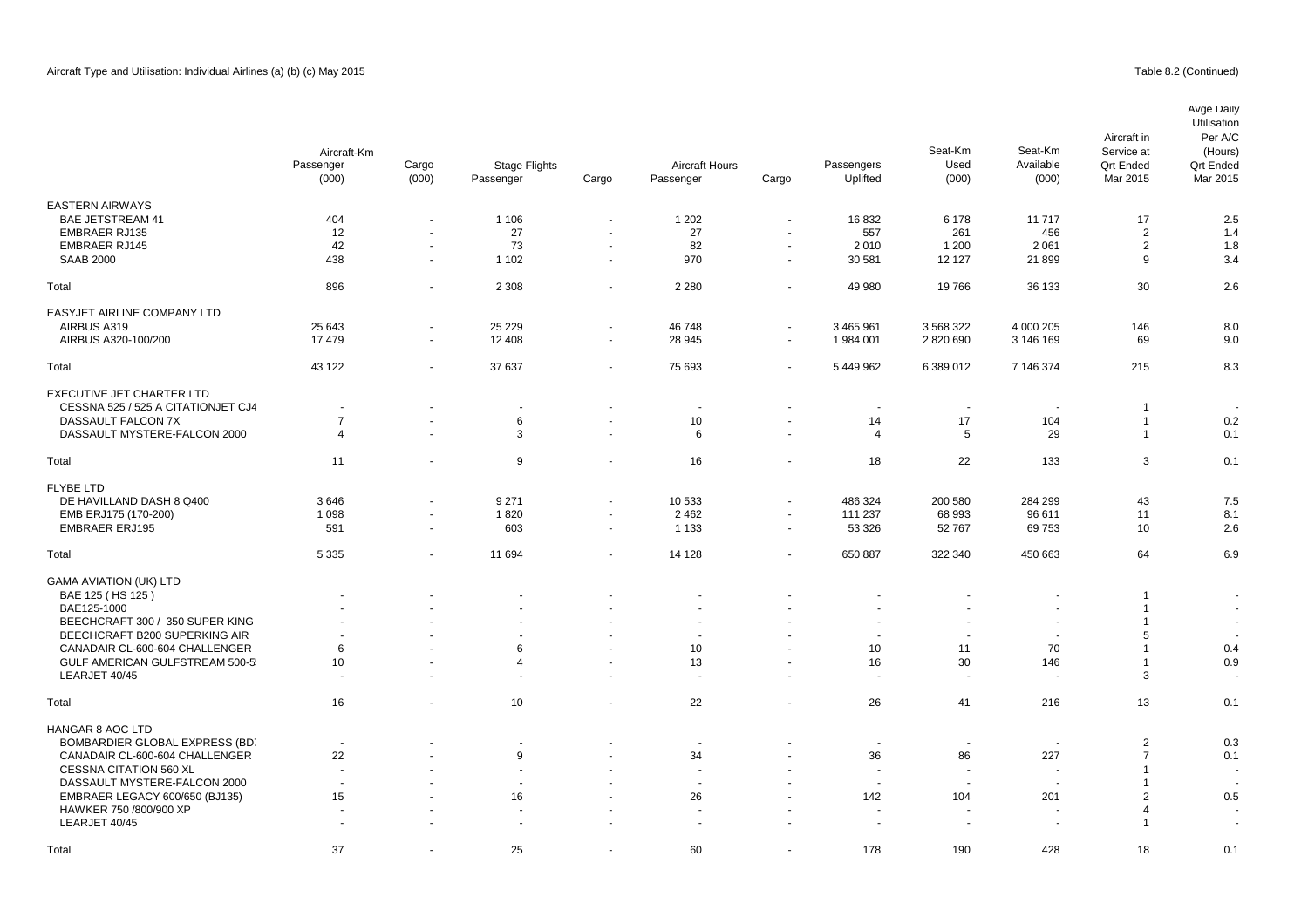|                                 | Aircraft-Km<br>Passenger | Cargo                    | <b>Stage Flights</b>     |                | <b>Aircraft Hours</b> |                          | Passengers               | Seat-Km<br>Used | Seat-Km<br>Available     | Aircraft in<br>Service at<br><b>Qrt Ended</b> | Avge Daily<br>Utilisation<br>Per A/C<br>(Hours)<br><b>Qrt Ended</b> |
|---------------------------------|--------------------------|--------------------------|--------------------------|----------------|-----------------------|--------------------------|--------------------------|-----------------|--------------------------|-----------------------------------------------|---------------------------------------------------------------------|
|                                 | (000)                    | (000)                    | Passenger                | Cargo          | Passenger             | Cargo                    | Uplifted                 | (000)           | (000)                    | Mar 2015                                      | Mar 2015                                                            |
| <b>ISLES OF SCILLY SKYBUS</b>   |                          |                          |                          |                |                       |                          |                          |                 |                          |                                               |                                                                     |
| DE HAVILLAND DH6 TWIN OTTER     | 66                       | $\overline{\phantom{a}}$ | 600                      | $\sim$         | 277                   | $\overline{\phantom{a}}$ | 7598                     | 833             | 1 2 5 0                  | 4                                             | 0.8                                                                 |
| PILATUS BN-2A ISLANDER          | 25                       | 3                        | 492                      | 56             | 128                   | 14                       | 2675                     | 134             | 198                      | 3                                             | 0.7                                                                 |
| Total                           | 91                       | 3                        | 1 0 9 2                  | 56             | 405                   | 14                       | 10 273                   | 967             | 1448                     | $\overline{7}$                                | 0.8                                                                 |
| JET2.COM LTD                    |                          |                          |                          |                |                       |                          |                          |                 |                          |                                               |                                                                     |
| <b>BOEING 737-300</b>           | 3 2 3 4                  | 109                      | 1975                     | 276            | 5 3 9 7               | 279                      | 251 678                  | 419 672         | 478 658                  | 29                                            | 2.3                                                                 |
| <b>BOEING 737-800</b>           | 3 0 0 3                  | $\sim$                   | 1 2 3 8                  | $\sim$         | 4512                  | $\overline{\phantom{a}}$ | 204 523                  | 487743          | 567 515                  | 15                                            | 3.7                                                                 |
| <b>BOEING 757-200</b>           | 1 3 0 1                  | $\overline{\phantom{a}}$ | 563                      | $\sim$         | 1973                  | $\sim$                   | 133 204                  | 272 315         | 305 707                  | 11                                            | 2.2                                                                 |
| Total                           | 7538                     | 109                      | 3776                     | 276            | 11881                 | 279                      | 589 405                  | 1 179 730       | 1 351 880                | 55                                            | 2.7                                                                 |
| <b>JOTA AVIATION LTD</b>        |                          |                          |                          |                |                       |                          |                          |                 |                          |                                               |                                                                     |
| BAE 146-200/QT                  | 18                       | $\blacksquare$           | 31                       | $\sim$         | 42                    | $\overline{\phantom{a}}$ | 375                      | 984             | 1565                     | -1                                            | 1.3                                                                 |
| BEECHCRAFT B200 SUPERKING AIR   | $\overline{a}$           |                          | $\sim$                   |                | ÷.                    |                          | $\sim$                   | $\sim$          |                          | $\mathbf{1}$                                  | $\sim$                                                              |
| BEECHCRAFT B90 (CARGO) KING AIR | $\sim$                   | $\ddot{\phantom{1}}$     | $\sim$                   | $\sim$         | ä,                    |                          | $\sim$                   | $\blacksquare$  | $\overline{\phantom{a}}$ | $\overline{1}$                                | $\sim$                                                              |
| BEECHCRAFT E90/C90/C90GTX KING  | $\sim$                   | $\blacksquare$           | $\overline{\phantom{a}}$ | $\sim$         | $\blacksquare$        | $\overline{\phantom{a}}$ | $\overline{\phantom{a}}$ | $\sim$          |                          | $\overline{2}$                                | $\overline{\phantom{a}}$                                            |
| Total                           | 18                       | $\blacksquare$           | 31                       | $\sim$         | 42                    |                          | 375                      | 984             | 1565                     | 5                                             | 0.3                                                                 |
| <b>LOGANAIR</b>                 |                          |                          |                          |                |                       |                          |                          |                 |                          |                                               |                                                                     |
| DE HAVILLAND DH6 TWIN OTTER     | 31                       | $\ddot{\phantom{1}}$     | 195                      | $\sim$         | 166                   | $\overline{\phantom{a}}$ | 2 1 8 4                  | 364             | 461                      | $\overline{2}$                                | 2.3                                                                 |
| DORNIER 328                     | 189                      | $\ddot{\phantom{1}}$     | 519                      | $\sim$         | 582                   | $\overline{\phantom{a}}$ | 9673                     | 3537            | 5870                     | 5                                             | 3.2                                                                 |
| PILATUS BN-2A ISLANDER          | 18                       | $\overline{a}$           | 514                      | $\blacksquare$ | 131                   | $\sim$                   | 1976                     | 92              | 145                      | $\overline{2}$                                | 1.9                                                                 |
| <b>SAAB 2000</b>                | 179                      | $\sim$                   | 403                      | $\sim$         | 494                   | $\overline{\phantom{a}}$ | 7655                     | 5 6 2 4         | 8924                     | 3                                             | 5.1                                                                 |
| SAAB FAIRCHILD 340              | 453                      | $\sim$                   | 1681                     | $\sim$         | 1555                  | $\sim$                   | 37 227                   | 10 653          | 15 1 26                  | 15                                            | 3.1                                                                 |
| Total                           | 870                      | $\blacksquare$           | 3312                     | $\sim$         | 2928                  | $\overline{\phantom{a}}$ | 58 715                   | 20 270          | 30 526                   | 27                                            | 3.2                                                                 |
| <b>MONARCH AIRLINES</b>         |                          |                          |                          |                |                       |                          |                          |                 |                          |                                               |                                                                     |
| AIRBUS A320-100/200             | 1824                     | $\overline{a}$           | 912                      | $\sim$         | 2768                  | $\overline{\phantom{a}}$ | 123 659                  | 247 966         | 315 412                  | 8                                             | 6.9                                                                 |
| AIRBUS A321                     | 5 3 4 1                  | $\blacksquare$           | 2 5 2 6                  | $\sim$         | 8 0 2 9               | $\overline{\phantom{a}}$ | 415 770                  | 883 405         | 1 119 045                | 26                                            | 5.2                                                                 |
| AIRBUS A330-200                 |                          | $\overline{\phantom{a}}$ | $\sim$                   | $\sim$         | $\sim$                | $\sim$                   | $\overline{a}$           | ÷.              | $\overline{\phantom{a}}$ | $\overline{2}$                                | 6.6                                                                 |
| <b>BOEING 757-200</b>           |                          |                          | $\sim$                   |                |                       |                          |                          |                 |                          | $\overline{1}$                                |                                                                     |
| Total                           | 7 1 6 5                  | $\blacksquare$           | 3 4 3 8                  | $\sim$         | 10797                 | $\overline{\phantom{a}}$ | 539 429                  | 1 131 371       | 1 434 457                | 37                                            | 5.5                                                                 |
| ORYX JET LTD                    |                          |                          |                          |                |                       |                          |                          |                 |                          |                                               |                                                                     |
| CANADAIR CL-600-604 CHALLENGER  | 10                       | $\overline{\phantom{a}}$ | 2                        | $\overline{a}$ | 14                    |                          | 4                        | 20              | 102                      | $\mathbf{1}$                                  | 0.6                                                                 |

0.6 - 10 - 2 - 14 - 14 20 102 1 0.6 102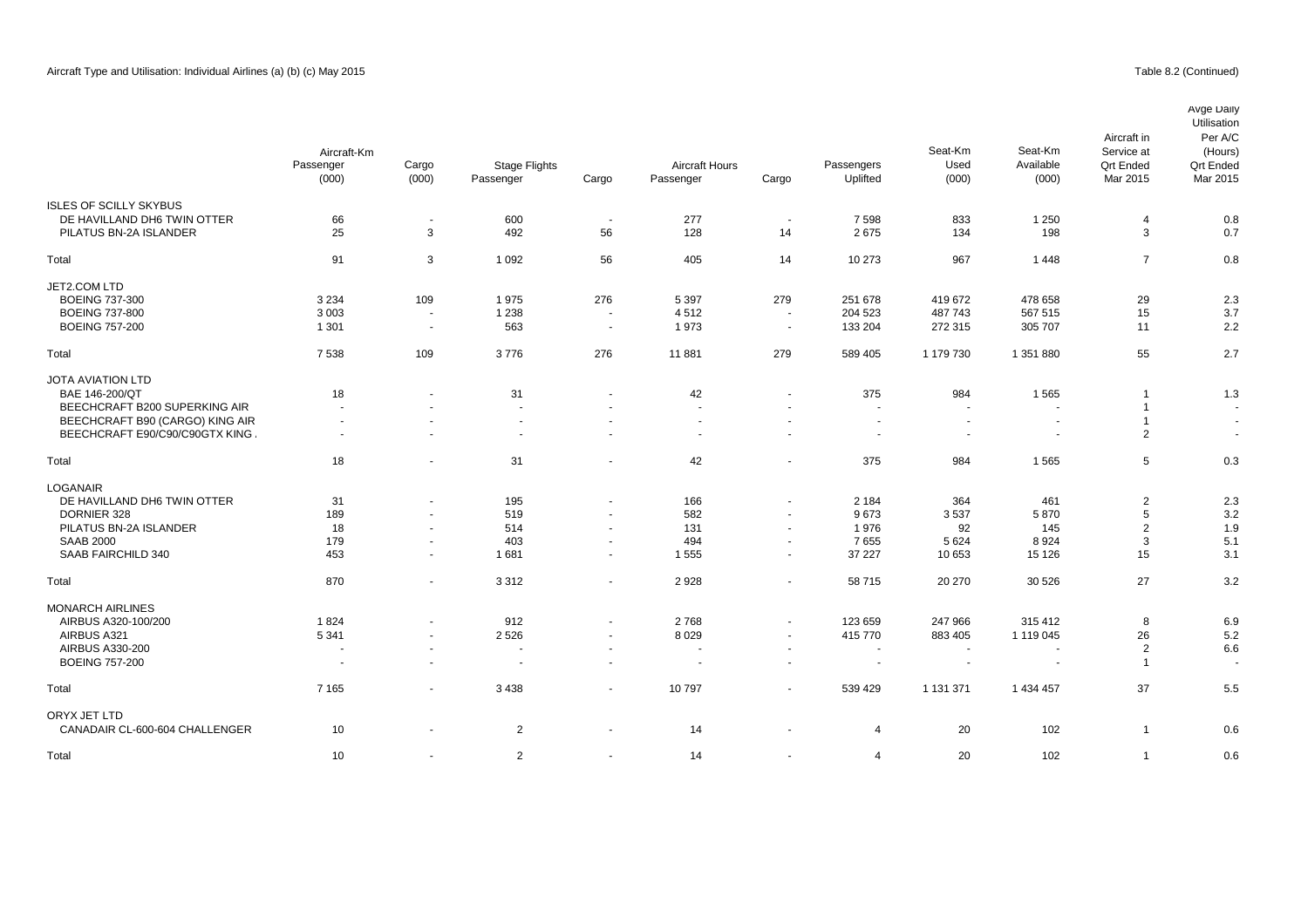|                                    | Aircraft-Km<br>Passenger<br>(000) | Cargo<br>(000)           | <b>Stage Flights</b><br>Passenger | Cargo                    | <b>Aircraft Hours</b><br>Passenger | Cargo                    | Passengers<br>Uplifted   | Seat-Km<br>Used<br>(000) | Seat-Km<br>Available<br>(000) | Aircraft in<br>Service at<br><b>Qrt Ended</b><br>Mar 2015 | Avge Daily<br>Utilisation<br>Per A/C<br>(Hours)<br><b>Qrt Ended</b><br>Mar 2015 |
|------------------------------------|-----------------------------------|--------------------------|-----------------------------------|--------------------------|------------------------------------|--------------------------|--------------------------|--------------------------|-------------------------------|-----------------------------------------------------------|---------------------------------------------------------------------------------|
| TAG AVIATION (UK) LTD              |                                   |                          |                                   |                          |                                    |                          |                          |                          |                               |                                                           |                                                                                 |
| <b>BOEING 757-200</b>              | 24                                |                          | 11                                |                          | 33                                 |                          | 695                      | 1725                     | 5957                          |                                                           | 0.4                                                                             |
| BOMBARDIER CHALLENGER 300/350      | $\overline{1}$                    |                          | $\overline{1}$                    |                          | $\overline{1}$                     |                          | $\overline{2}$           | 2                        | 9                             | $\mathbf{1}$                                              | 0.3                                                                             |
| <b>BOMBARDIER CHALLENGER 850</b>   | 6                                 | $\blacksquare$           | 2                                 | $\ddot{\phantom{1}}$     | 8                                  | $\sim$                   | 22                       | 61                       | 77                            | $\overline{2}$                                            | 0.4                                                                             |
| BOMBARDIER GLOBAL EXPRESS (BD)     | 10                                |                          | 8                                 |                          | 13                                 |                          | 27                       | 36                       | 165                           | $\overline{4}$                                            | 0.1                                                                             |
| CANADAIR CL-600-604 CHALLENGER     | 40                                |                          | 23                                | ä,                       | 53                                 | $\blacksquare$           | 75                       | 104                      | 440                           | 6                                                         | 0.2                                                                             |
| DASSAULT FALCON 7X                 |                                   |                          |                                   |                          |                                    |                          |                          |                          |                               | $\overline{2}$                                            |                                                                                 |
| DASSAULT MYSTERE-FALCON 2000       | 9                                 |                          | 14                                |                          | 12                                 |                          | 49                       | 40                       | 94                            | $\overline{2}$                                            |                                                                                 |
| DASSAULT MYSTERE-FALCON 900EX      | 8                                 |                          | 10                                |                          | 10                                 |                          | 27                       | 26                       | 106                           | $\overline{4}$                                            | 0.2                                                                             |
| EMBRAER LEGACY 600/650 (BJ135)     | 11                                |                          | 11                                |                          | 15                                 |                          | 19                       | 19                       | 148                           | 1                                                         | 0.6                                                                             |
| GATES LEARJET 60                   |                                   |                          |                                   |                          |                                    |                          | $\overline{\phantom{a}}$ |                          |                               | $\overline{2}$                                            |                                                                                 |
| GULF AMERICAN GULFSTREAM 500-5     | $\sim$                            |                          | $\mathbf{1}$                      |                          |                                    |                          | 9                        | 3                        | 5                             | $\overline{4}$                                            | 0.2                                                                             |
| HAWKER 4000                        |                                   |                          |                                   | $\blacksquare$           |                                    |                          |                          |                          | ä,                            |                                                           |                                                                                 |
| HAWKER 750 /800/900 XP             |                                   |                          |                                   |                          |                                    |                          |                          |                          |                               |                                                           |                                                                                 |
| LEARJET 40/45                      |                                   |                          |                                   | ÷,                       |                                    | $\sim$                   |                          |                          |                               | -1                                                        |                                                                                 |
| Total                              | 109                               |                          | 81                                | ä,                       | 144                                |                          | 925                      | 2016                     | 7 0 0 1                       | 32                                                        | 0.2                                                                             |
| THOMAS COOK AIRLINES LTD           |                                   |                          |                                   |                          |                                    |                          |                          |                          |                               |                                                           |                                                                                 |
| AIRBUS A321                        | 4 3 8 8                           | $\blacksquare$           | 1727                              | $\overline{\phantom{a}}$ | 6455                               | $\sim$                   | 328 875                  | 842 096                  | 965 342                       | 14                                                        | 7.2                                                                             |
| AIRBUS A330-200                    | 1628                              | ÷,                       | 253                               | $\sim$                   | 2083                               | ÷.                       | 72 480                   | 472 954                  | 524 104                       | 3                                                         | 15.9                                                                            |
| <b>BOEING 757-200</b>              | 1 0 5 6                           |                          | 390                               | ä,                       | 1528                               | $\blacksquare$           | 79 462                   | 216 582                  | 247 714                       | 6                                                         | 7.2                                                                             |
| <b>BOEING 757-300</b>              | 477                               | $\blacksquare$           | 181                               | $\blacksquare$           | 705                                | $\overline{\phantom{a}}$ | 44 756                   | 118 559                  | 133 869                       | $\overline{2}$                                            | 6.3                                                                             |
| <b>BOEING 767-300ER/F</b>          | 510                               | $\blacksquare$           | 172                               | $\blacksquare$           | 731                                | $\blacksquare$           | 49 4 21                  | 147 376                  | 166 009                       | 3                                                         | 12.5                                                                            |
| Total                              | 8 0 5 9                           | $\blacksquare$           | 2723                              | $\sim$                   | 11 501                             | $\blacksquare$           | 574 994                  | 1797567                  | 2 037 038                     | 28                                                        | 8.7                                                                             |
| THOMSON AIRWAYS LTD                |                                   |                          |                                   |                          |                                    |                          |                          |                          |                               |                                                           |                                                                                 |
| <b>BOEING 737-800</b>              | 8 2 5 4                           | $\blacksquare$           | 3 4 7 8                           | $\blacksquare$           | 12 203                             | $\blacksquare$           | 608 220                  | 1 437 621                | 1 559 937                     | 25                                                        | 8.1                                                                             |
| <b>BOEING 757-200</b>              | 3 4 9 4                           | $\blacksquare$           | 1 3 7 3                           | ä,                       | 5 0 9 5                            | ÷.                       | 277 380                  | 704 233                  | 770 370                       | 14                                                        | 6.8                                                                             |
| <b>BOEING 767-300ER/F</b>          | 601                               | $\blacksquare$           | 234                               | $\blacksquare$           | 883                                | $\sim$                   | 69829                    | 178 245                  | 197 346                       | $\overline{4}$                                            | 10.9                                                                            |
| BOEING 787-800 DREAMLINER          | 3014                              | $\sim$                   | 439                               | $\tilde{\phantom{a}}$    | 3726                               | $\sim$                   | 119 941                  | 826 401                  | 879 349                       | $\overline{7}$                                            | 15.9                                                                            |
| Total                              | 15 3 63                           | $\overline{\phantom{a}}$ | 5 5 2 4                           | $\blacksquare$           | 21 907                             | $\blacksquare$           | 1 075 370                | 3 146 500                | 3 407 002                     | 50                                                        | 9.1                                                                             |
| <b>TITAN AIRWAYS LTD</b>           |                                   |                          |                                   |                          |                                    |                          |                          |                          |                               |                                                           |                                                                                 |
| AIRBUS A320-100/200                | 340                               | $\blacksquare$           | 171                               | $\tilde{\phantom{a}}$    | 522                                | $\overline{\phantom{a}}$ | 1 4 0 9                  | 47 635                   | 61 310                        | 3                                                         | 2.4                                                                             |
| <b>BOEING 737-300</b>              | 96                                | 61                       | 53                                | 117                      | 157                                | 134                      | 2632                     | 6966                     | 12 4 48                       | 3                                                         | 1.9                                                                             |
| <b>BOEING 757-200</b>              | 134                               | $\overline{\phantom{a}}$ | 67                                | ÷,                       | 208                                | $\overline{\phantom{a}}$ | 1789                     | 18 4 64                  | 27 120                        | $\overline{2}$                                            | 2.2                                                                             |
| <b>BOEING 767-300ER/F</b>          | 131                               | $\sim$                   | 51                                | $\tilde{\phantom{a}}$    | 194                                | $\sim$                   | 1713                     | 26 775                   | 34 953                        | 1                                                         | 2.9                                                                             |
| CESSNA 525 / 525 A CITATIONJET CJ4 | $\sim$                            | $\sim$                   | $\sim$                            | $\sim$                   |                                    | $\overline{\phantom{a}}$ |                          |                          |                               | $\overline{1}$                                            |                                                                                 |
| Total                              | 701                               | 61                       | 342                               | 117                      | 1 0 8 0                            | 134                      | 7543                     | 99 840                   | 135 831                       | 10                                                        | 2.0                                                                             |
| TRIAIR (BERMUDA) LTD               |                                   |                          |                                   |                          |                                    |                          |                          |                          |                               |                                                           |                                                                                 |
| DASSAULT FALCON 7X                 | $\overline{2}$                    |                          | $\overline{2}$                    |                          | $\overline{4}$                     |                          |                          | 14                       | 28                            | $\overline{1}$                                            | 0.8                                                                             |
| Total                              | $\overline{2}$                    |                          | 2                                 | $\blacksquare$           | 4                                  |                          |                          | 14                       | 28                            | $\mathbf 1$                                               | 0.8                                                                             |